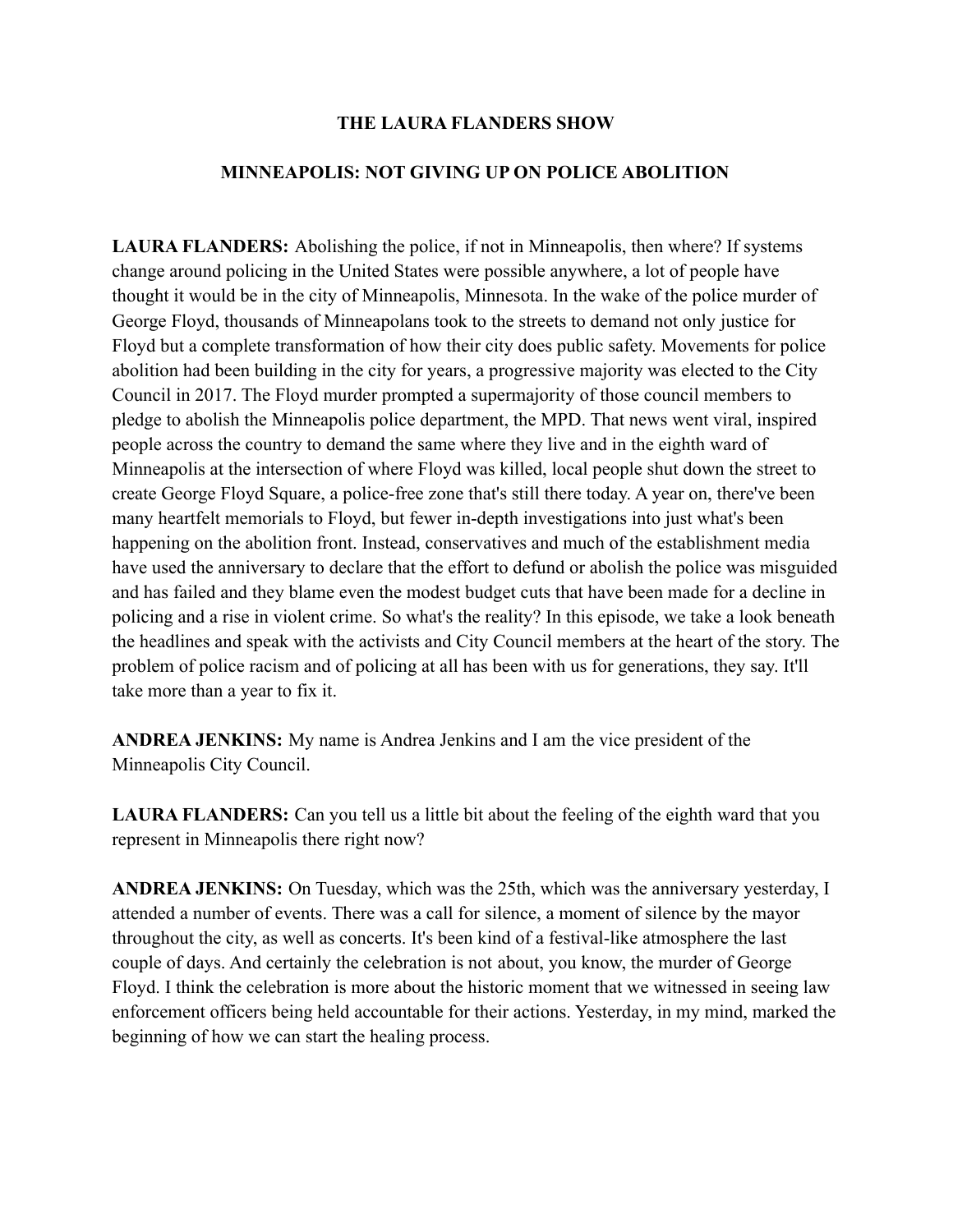**ARIANNA NASON:** I am Arianna and I am an auntie on the block. I am the village witch and I am a not-so-retired organizer. I live in the 38th and Chicago George Floyd Square neighborhood intersection, like, I'm right in the middle of this. The feeling that I really get in the square and that we really talk about in the square and in the village is that we are actively building the life that we want to see, the alternatives to police. So community is what keeps each other safe, and so we are building up community. We are constantly engaging with each other, engaging with neighbors, and inviting folks out and building collaborations. There is a lot of mourning, there is a lot of grief because we've also lost more people in the last year.

**KANDACE MONTGOMERY:** My name's Kandace Montgomery. I use she and they pronouns. I'm an organizer, strategist, cat mom, gardener and abolitionist. At the end of the day, George Floyd was a person, a human being who should still be here and though I think it is amazing and powerful what his community was able to build in response to that, and in calling for justice for his life, it's important that we remember that we have to grieve. And so, it was heavy for me. And we still are living in the same police state that killed George Floyd a year ago. And I think it's really time that we continue to reckon with that.

**NEWS ANCHOR CHRIS HRAPSKY:** Minneapolis City Council members at a rally about an hour ago have announced their plan to disband the Minneapolis police department.

**CITY COUNCIL PRESIDENT LISA BENDER** : Our commitment is to end our city's toxic relationship with the Minneapolis police department, to end policing as we know it, and to recreate systems of public safety that actually keep us safe.

**LAURA FLANDERS:** On June 7th, 2020, after nearly two weeks of nonstop demonstrations in the wake of George Floyd's murder, City Council members in Minneapolis came together in Powderhorn Park to announce their commitment to disbanding the police department. City Council member Cam Gordon was one of them. Talk about your expectations in that moment and what it felt like to be part of that response right then.

**CAM GORDON:** I think there was a real sense in the city of Minneapolis that government had abandoned us. Nobody can actually hear us, we're out there protesting, there's this trauma, the city is in misery. So people were saying, could you tell us that you want to make a change? And then, here's how we think you could tell us best. We'll get people, we'll come to this big park right in the middle of the city and we'll hold this event. And we want you to make a statement.

**ANDREA JENKINS:** I joined eight other of my colleagues on stage to make a pledge to the community. So to be clear, it wasn't an official City Council action. I mean, it wasn't like we were in a meeting and we all voted to defund the police, but I stood on stage and made that commitment to our community. And what I personally meant is how do we refund our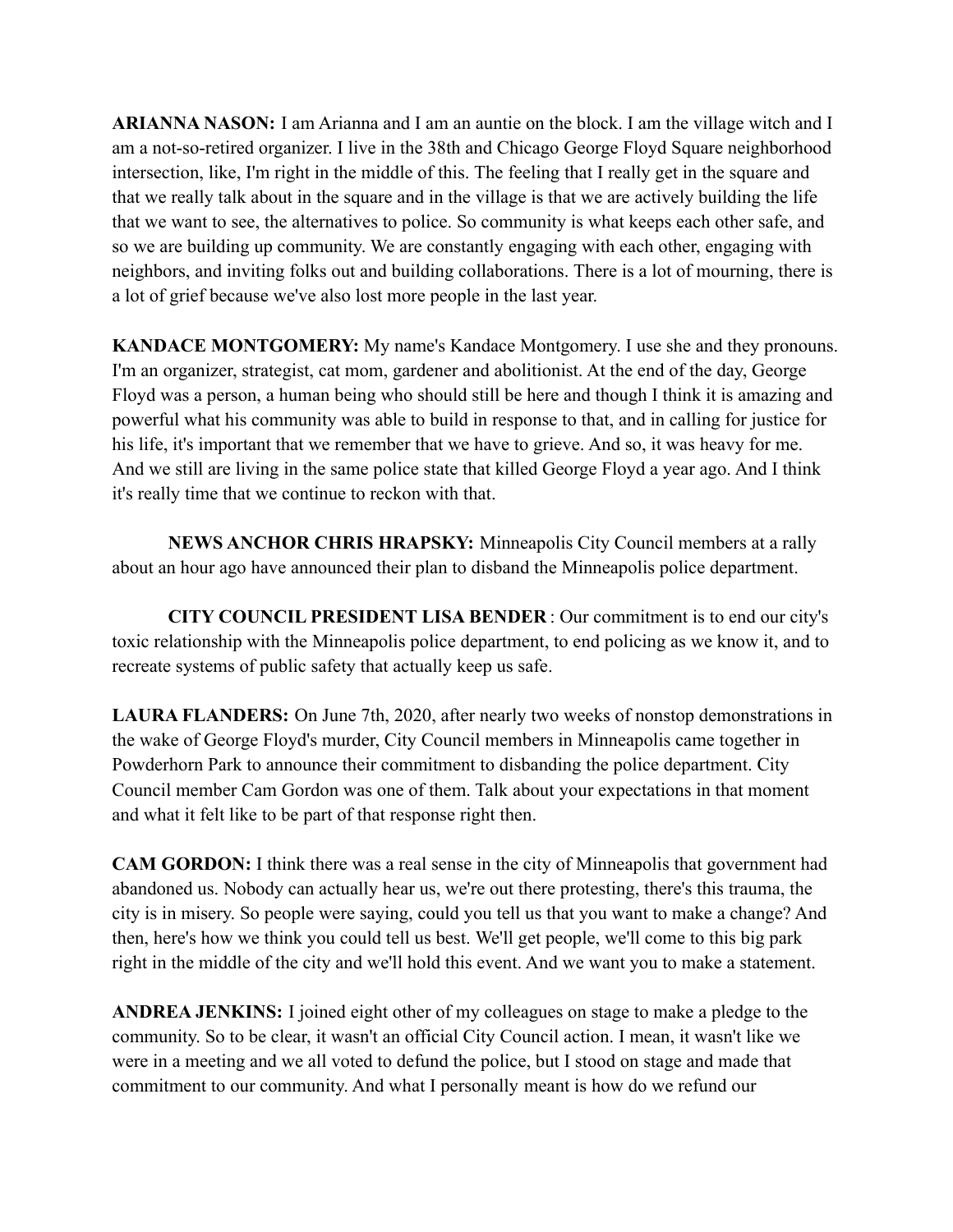communities? You know, public safety encompasses 50, 60, 70% of the budget for the cities, and that comes at the expense of affordable housing, which is why we see this homeless crisis that is impacting almost every community in America. It takes away our ability to fully train our students and create the kinds of schools that we want to see in our inner cities and communities, and so we need to reallocate those funds and that's what that specific pledge means to me. But it also has to be a wholesale re-imagination of public safety and how that operates in our society.

**LAURA FLANDERS:** Isn't it going to also require a reconsideration of your whole city charter?

**ANDREA JENKINS:** That question is gonna be on our ballot.

**CAM GORDON:** There's two really onerous things in the charter that needed to be removed. One is the complete command and authority of all discipline that's given to the mayor. So then none of the other departments are like that in our city. Use of force, use of less lethal weapons, all of those policies aren't set by the Council, it's in the hands of the mayor. There's also a provision in the charter that required a minimum number of police officers that was actually put in in the sixties, led by the police union.

**LAURA FLANDERS:** You don't have control in the City Council over the police and how big it is and who counts as police and how you do safety in your town? Were you aware of that for a long time, councilwoman?

**ANDREA JENKINS:** I was not completely aware with all of the intimate details of the charter and how it related to the police. I was very much aware that the mayor has sole authority over the police. It's one of the only two responsibilities that are called out in the charter, but I was not aware of the limited authority of the City Council. In order to change our charter, we have to, A, have this referendum from the residents of the city, but even then we still have to get permission from the state legislature, which is a Republican-controlled legislature.

**LAURA FLANDERS:** As Andrea Jenkins, Cam Gordon and their colleagues on the City Council work for change inside government, activists on the outside have kept the pressure on, organizing for alternative forms of public safety, some of which don't require local government at all. Kandace Montgomery of Black Visions is one of those activists.

**KANDACE MONTGOMERY:** So Black Visions is a Black-led, queer and trans-centering community organization, we come out of the Movement for Black Lives, and many of us were formerly part of Black Lives Matter Minneapolis. And so Black Visions came together, many of us, the original founding team, because we wanted to build something that felt visionary still, that felt unapologetically Black and that was unapologetically Black, but also was able to be strategic.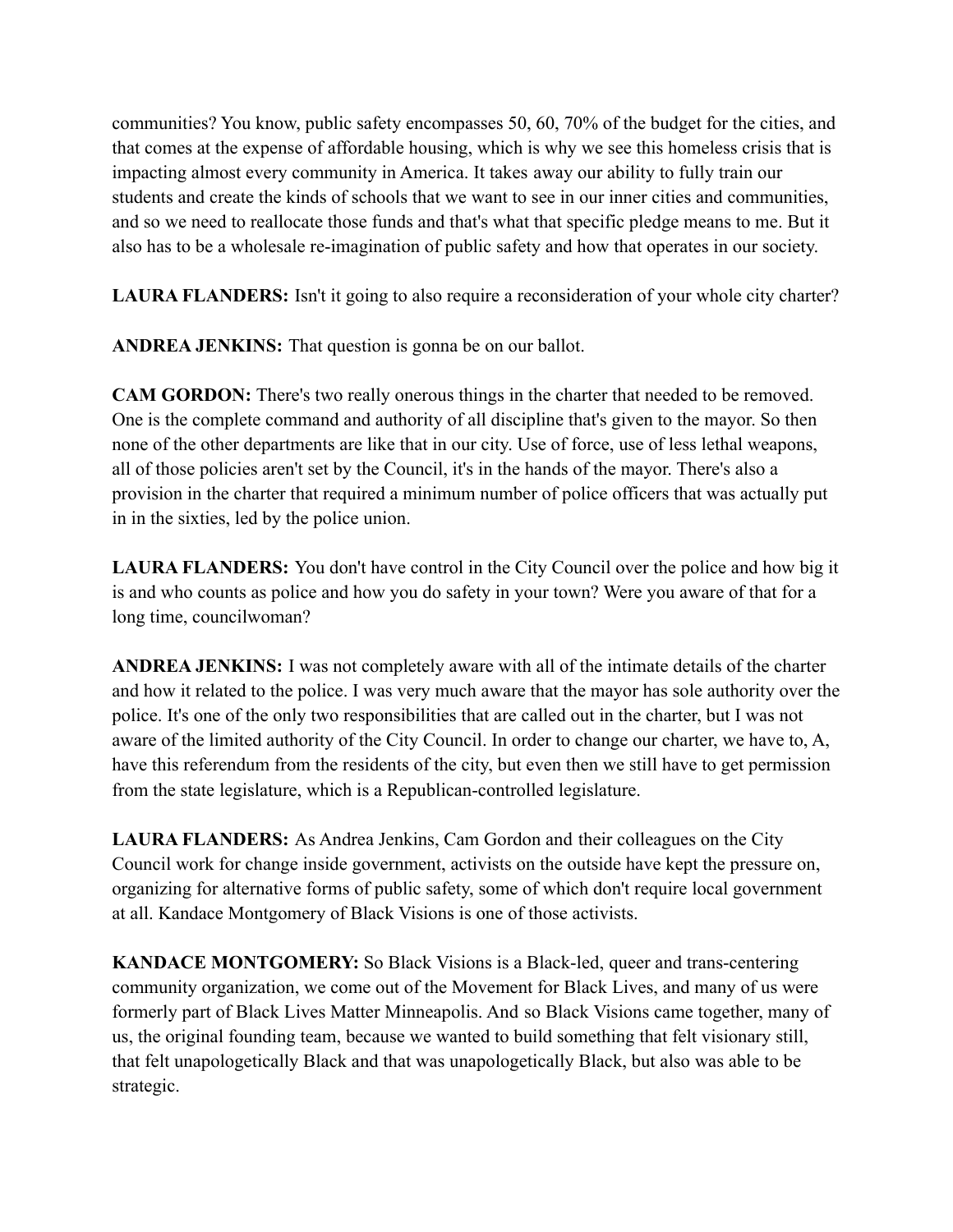**LAURA FLANDERS:** So talk about that moment, you're there just a couple of weeks after the murder of George Floyd and you have the Council members come out in favor of, you know, defunding the Minneapolis police department. And then how you think about what's happened since, is it lack of effort? Is it lack of trial or was it a not realistic demand?

**KANDACE MONTGOMERY:** Well, I think that that moment was important. Not only because we were able to build a stronger platform for the conversation around defunding the police and actually bring our councilmembers a lot further than they had the several years before that we had been leading this campaign. The council members were able to reduce the police budget by close to \$8 million. So that's really significant if you think about the amount of time spanned and the change that had happened coming from years before that when the police budget had only increased by millions and there's actually policy change and work that's happening, but it's just not as sexy and so CNN and ABC and NBC aren't out here with their cameras, because they're oftentimes only interested in looking at the tragedy and trauma of a burning building rather than following the real work that everyday community members have been putting in, since, you know, the summer of 2020.

**LAURA FLANDERS:** Other Black women that I've seen in the news in Minneapolis, some of them, anyway, are people from communities that feel that they are watching a rise in violence in their streets that is caused directly by a staffing shortage in the police, there's been an exodus of police officers and they attribute that to that cut, that \$8 million cut that you mentioned to the budget. How are you talking to them about what's going on? Are you talking to them about what's going on?

**KANDACE MONTGOMERY:** I always try to come from a place of compassion. I think folks are worried and want to feel safe in their communities, and that's a hundred percent valid. And what I oftentimes then remind folks of is that, you know, after spending \$190 million on policing, we still have a rise in crime. I don't think that policing is going to be the thing that changes that. The other thing I think is important to talk to people about is that at the same time we've had this national rise in crime, we also have had a pandemic, right, that is spread across the globe in which people have lost their jobs, their homes, access to their basic needs. So of course there's going to be a rise in crime because that's the only way that this country allows people to figure out a way to access their needs often. And so, you know, I think it's important for folks to not just look to the same solution of policing and actually look at maybe if we were as adamant about resourcing housing as we do to fight for policing that criminalizes poverty, we would see some different results. Oftentimes, you know, the people who I talk to that I am able to find alignment, what we are able to agree on is that it's a transition. We might have different priorities right now, but that fundamentally folks agree that if we start to really invest in our communities, we can wean our dependency away from police and that's a place that we're able to find middle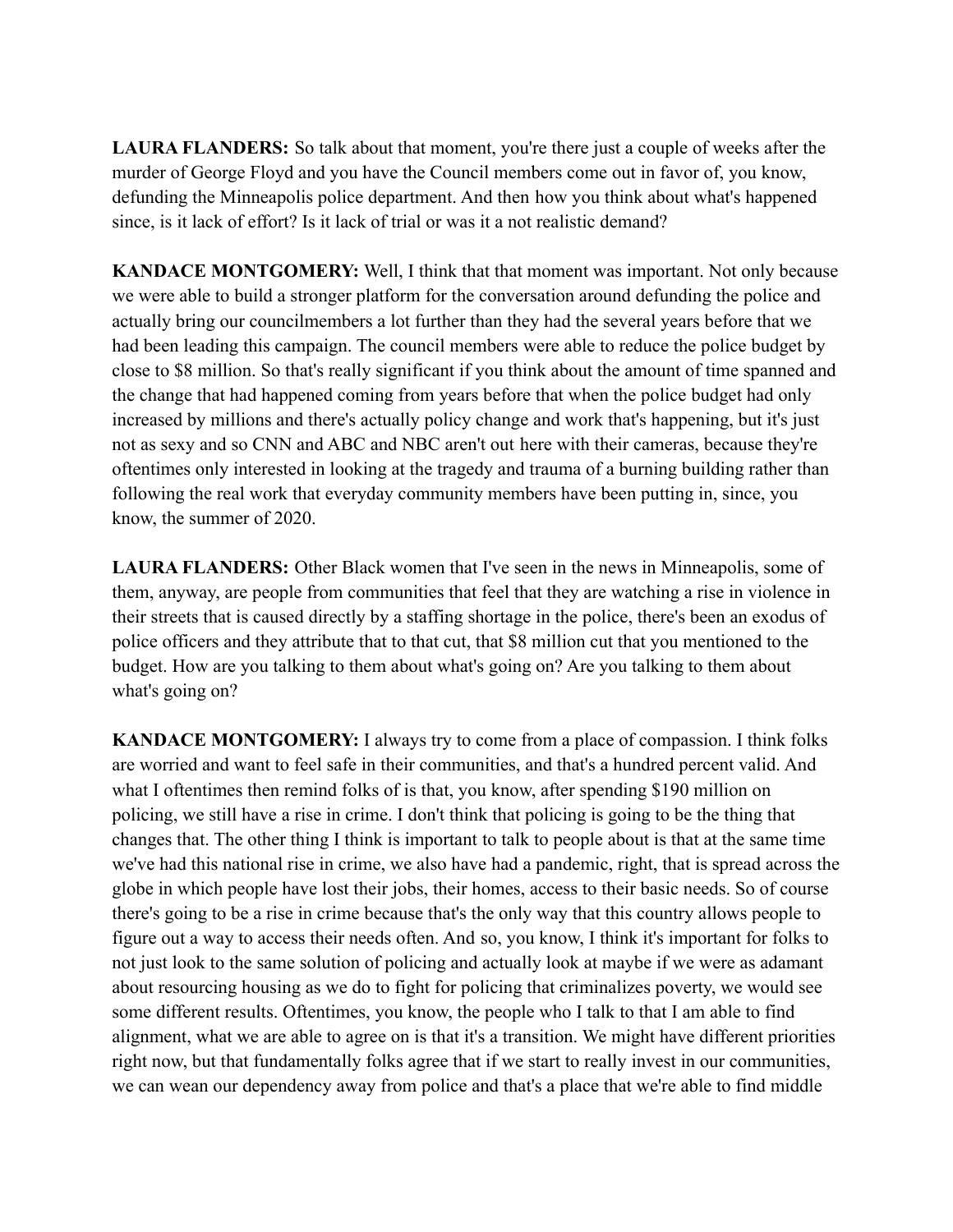ground. It's just about the ways that we get there and the speed at which we get there that we can differ on. And I think that's okay because Black people also are not a monolith, and we come from different experiences and have different opinions and always have.

**LAURA FLANDERS:** In the days following the murder of George Floyd, people took over the intersection to create a memorial site that over the course of the year has grown into a 24-hour semi-sovereign police-free village. It's a space for mourning, for expressing outrage, for healing, for organizing, and on the night of Derek Chauvin's guilty conviction on all counts, a space for celebration. Activists say George Floyd square is a microcosm of the police-free society they wish to create. Not everyone agrees.

**ANDREA JENKINS:** It's a mixture, right? It's people from around the metropolitan area, from throughout the state, but also it's really immediate neighbors who live there too. You know, they have turned George Floyd Square into this sort of sacred space. The challenge, however, is that, you know, it has created opportunity for nefarious activities to flourish, carjackings, shootings. To date, Minneapolis has lost 33 people to gun violence which is atrocious and saddening.

## **LAURA FLANDERS:** In this year?

**ANDREA JENKINS:** This, in 2021. The plans that I have for the Square continue to be the plans that I had even prior to George Floyd being murdered. That is we need to create a center for racial healing, which will likely morph into a center for social justice.

**ARIANNA NASON:** Andrea Jenkins wants to make the square into a center for civil rights and a museum, a place to visit historical memory, but it already is. It already, the intersection at 38th and Chicago is already a peoples-powered hub of civil rights and education and compassionate care. It already is. Just because the city doesn't have anything to do with it doesn't mean that there's lawlessness and just because the city doesn't actually know how to engage with it's own residents does not mean that we are doing anything wrong.

**LAURA FLANDERS:** How do you make a relationship between you and the square and the policymakers who, in the grand scheme of things, are not the enemy or at least not enemy number one?

**ARIANNA NASON:** No, I mean, they're not the enemy, but if they are doing everything in their power to suck up and to make sure that we're adhering to the systems of white supremacy that they chose to engage with, that's on them, that's not on us. We don't really need to engage with City Council members. We don't need to go out of our way to prove to City Council or prove to the mayor, all of which who have failed us and have blatantly manipulated their constituents for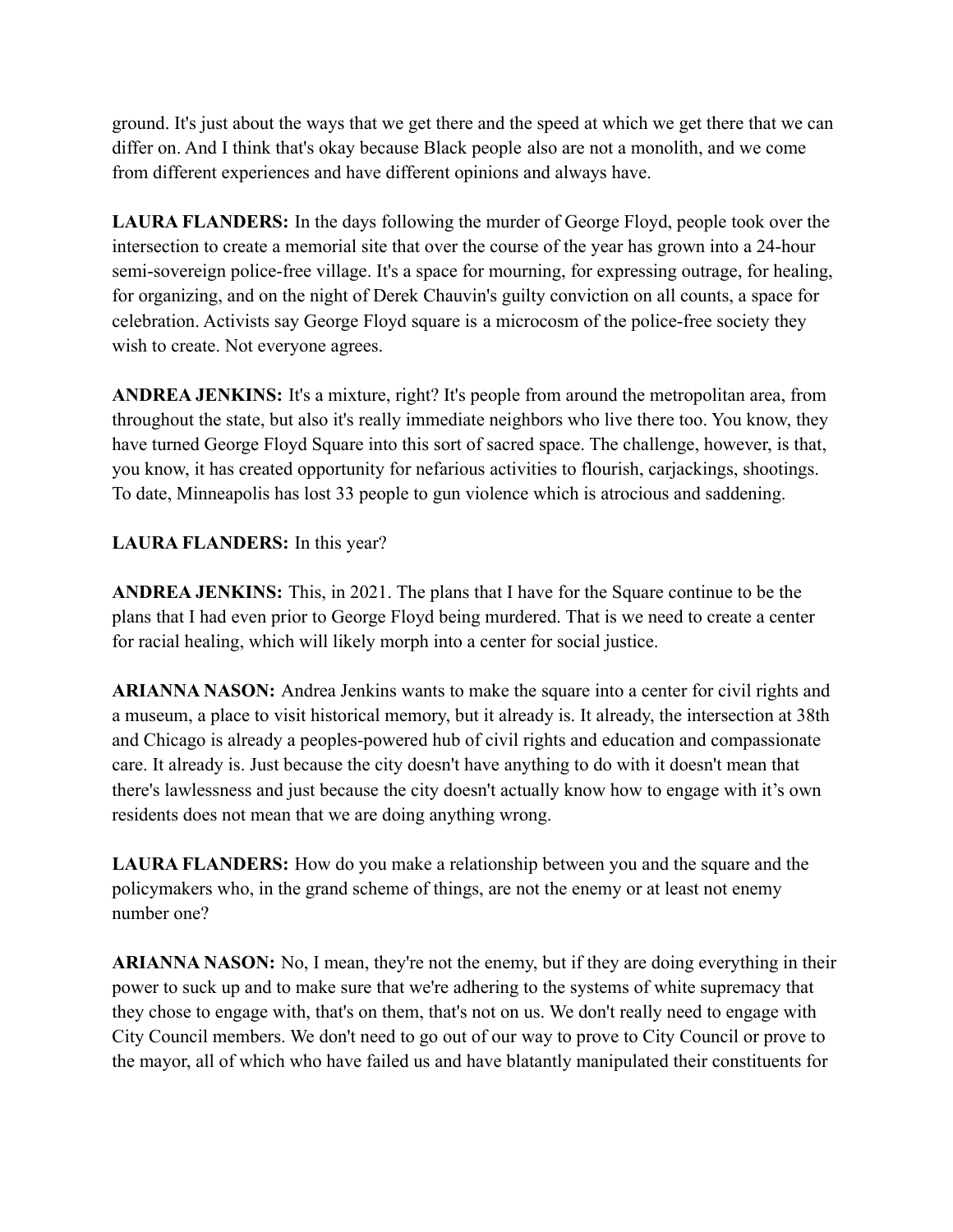the last year, if not more than that in other cases. It's not our job to try and appeal to their humanity.

**LAURA FLANDERS:** So what happens next? Two questions, you've got a lot of well-known people, members of Congress, the president who have shown up in Minneapolis and some have visited the square. What's your message to them, and maybe to the national media, what are they getting wrong in their "12 months later, where's the transformation" narrative?

**ARIANNA NASON:** What's really odd to me is that it feels like most media can only understand the square as like an organization or an entity or some type of identity of collective, but it's really not. This narrative of like, people can speak for the square. Like Marcia Howard is out and very visible a lot of time but Marcia is just very visible, she's been doing this work for years and years but she is not the leader. She is a person that has leadership skills in the square. There are many of us that have leadership skills there, this is a leader-full village but we all make decisions together. We're not trying to fight against the city, we are not trying to fight with politicians. Like if they want to come and talk with us, like our door is always open, but it also means that they're going to have to talk to a lot more people than just one or two individuals that a politician or the media might perceive as a leader because I can't speak for anyone but myself.

**LAURA FLANDERS:** For those who are looking at what you've been through in the last year, and maybe, like you, had high hopes a year ago, what's your message? Because it almost sounds as if everywhere you turn, the problem gets deeper, more complex, and more difficult for you at the local level to shift. Does that put you off local service, local politics?

**CAM GORDON:** No, I don't think so at all. In fact, I think it's an exciting time for the city. When the verdict came in from the trial, there was this enormous sense of relief, like we'd made, we got through phase one or something. So the conviction of Derek Chauvin on all charges was really significant and it was like a great weight lifted off the city. And then I guess there's a fear that we'll fall back into the status quo, but I don't think so, 'cause I think when that weight was lifted, people said now let's dig in further. And that's when the petitioning continued and we came in and we're gonna see this change on the ballot and I hope it passes on with enormous majority and comes in. So then we can start digging in more, like, what is our new department of public safety going to be? How can we help bring these pieces of what we're doing already now to transform public safety? I think we're at a really big turning point. I think what everybody wants to see is Minneapolis lead the way to show us how we can do things differently, do it thoughtfully, you know, do it well-researched, do it with community support and consensus so we're all kind of taking our steps together, but let's carve that path out together of how we can have a new re-imagined way of delivering public safety that works for everybody. And we can root out all the insidious racism that is embedded into it.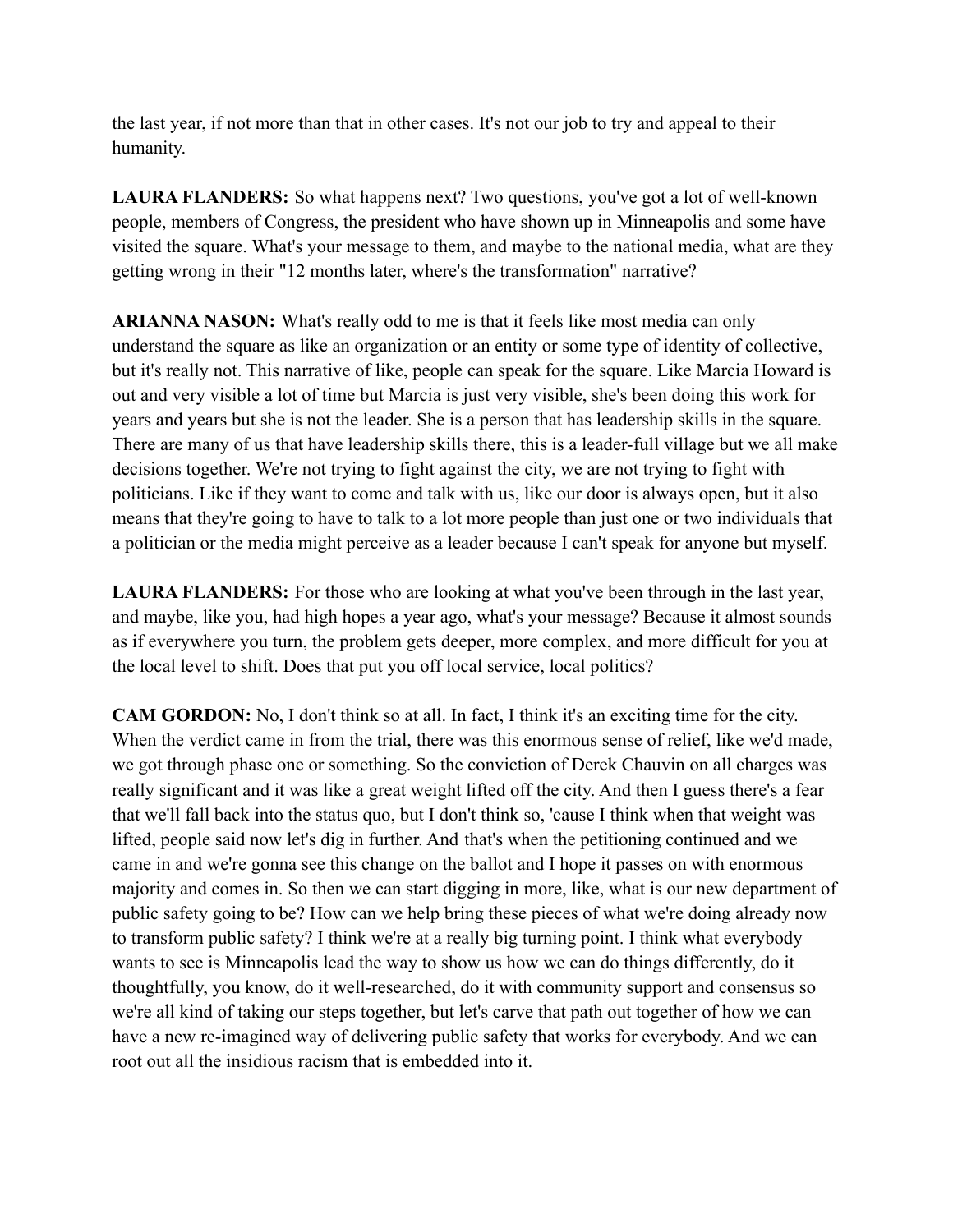**ANDREA JENKINS:** If it was easy, I heard somebody say the other day, if it was easy, Frederick Douglass would have had it figured out 250 years ago. I do believe that the conviction of Derek Chauvin was a historic, watershed moment. Many of the reforms that are being placed in the Georgia Floyd Reform act, Policing Act, we have implemented here. Our officers wear body cams, they are required to turn them on. Two years ago, we funded two positions. All they do every day, all day is review body cam footage and look for issues. Not many communities are doing that around the country. It's very challenging work, which I am absolutely positive the New York Times and MSNBC and CNN and Politico and the Hill and all of these people absolutely recognize, but it makes, you know, it's a good news story that's on the cover of every publication in the country. A year later, what is changed? One year in the midst of a pandemic where all of us are sitting in our houses? These issues are very deep, Laura, and they're challenging to overcome but I think we can, I'm optimistic. I'm, you know, I mean, I'm running for reelection so you can't run for political office and not be optimistic, I think we can change.

**ARIANNA NASON:** The village has been having, like, big collective conversations that yes, like when Black liberation happens then liberation will happen for all but Black liberation is also inherently tied to Indigenous sovereignty. So for us to be supporting Black liberation, we need to be supporting the symbiotic relationship with Indigenous sovereignty, and then let's also talk about how we can best support global movements. We have a huge collective of Palestinian folks in the crew as well. To also have ceremony held by Meshika dancers and Anishinaabe and KOTA jingle dress dancers and then to have everything be open and closed by Black ministers. I love it, like that's a Sunday afternoon.

**KANDACE MONTGOMERY:** I know that it's hard because you know, sometimes movement and those who are elected into these more official positions have conflict intention, but I feel really proud of the work that our coalition has been able to do with many of the city council members around getting in alignment of this question on the ballot to establish the Department of Public Safety here in Minneapolis, but I know like many of us, they are pulled thin and I think especially for the Black council members are so much is being asked of them in many unfair ways. And so just, yeah, I think sending a lot of love to them.

**LAURA FLANDERS:** What's your vision of that shared safety and do you see sprouts of that future anywhere out there today?

**KANDACE MONTGOMERY:** First, my vision of safety starts with folks having homes and food and systems of care easily accessible to them at no cost. I talk about oftentimes what it looks like the morning after the uprisings. I live just two blocks away from where George Floyd was murdered, and every single morning I saw community members out with their own brooms, their own trash bags, coming to clean up. I've seen multiple organizations sprout up who are providing mutual aid. 612 MASH, which is an organization that is deeply connected to George